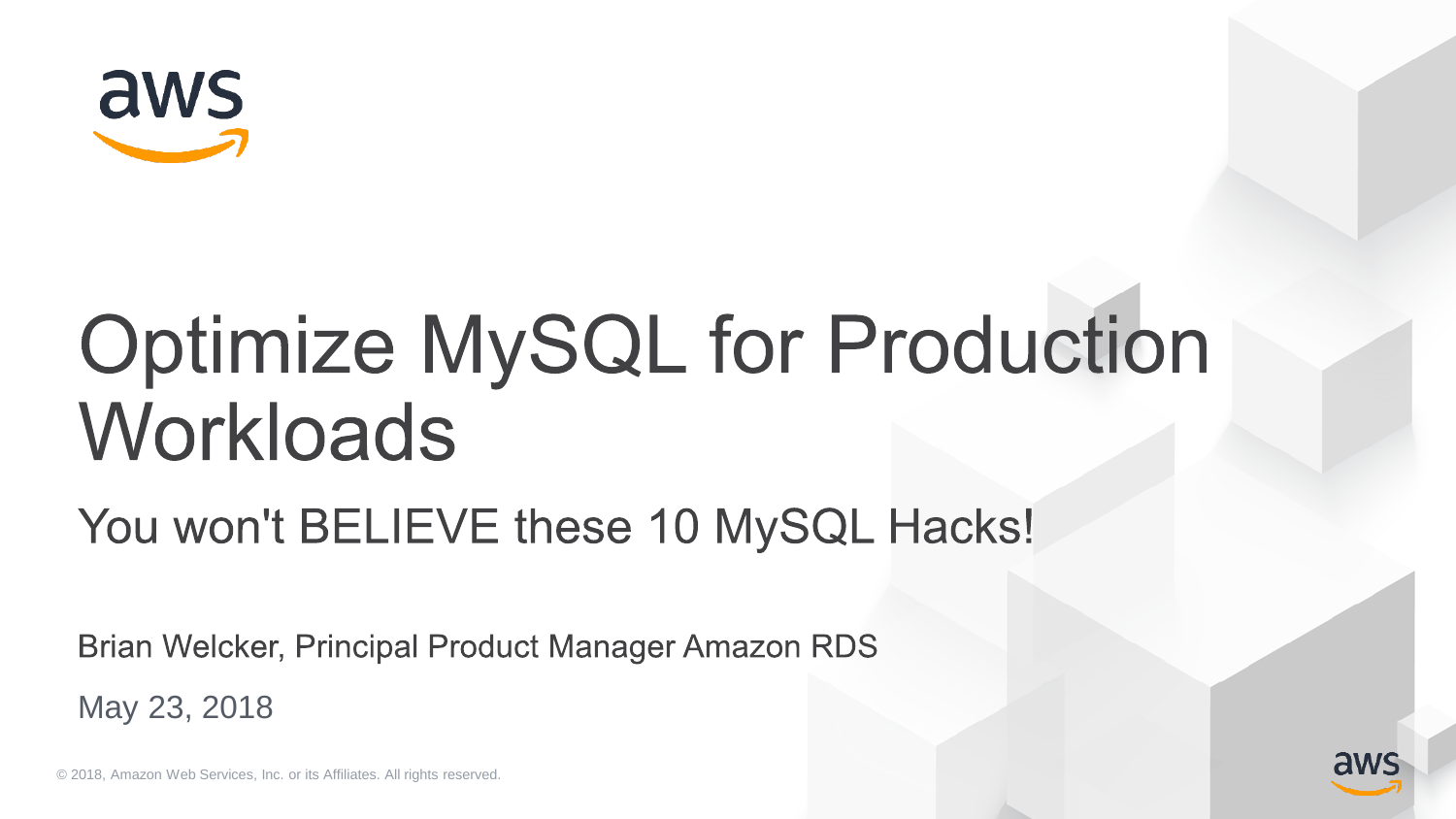# Why MySQL?



#### Ease of use

Triggers, stored procedures, updatable views, JSON

Many available tools and utilities

#### Performance

B-tree disk tables with index compression, thread-based memory allocation, and optimized nested-loop joins

**Reliability** Transactional storage engine adheres to ACID model

#### Broad language support

Python, Java, .NET, Node.js, C/C++, Perl, PHP, Tcl, Ruby, ODBC, Erlang, Objective-C, more

#### **Security**

Authentication and granular access control

Full encryption of database traffic with TLS

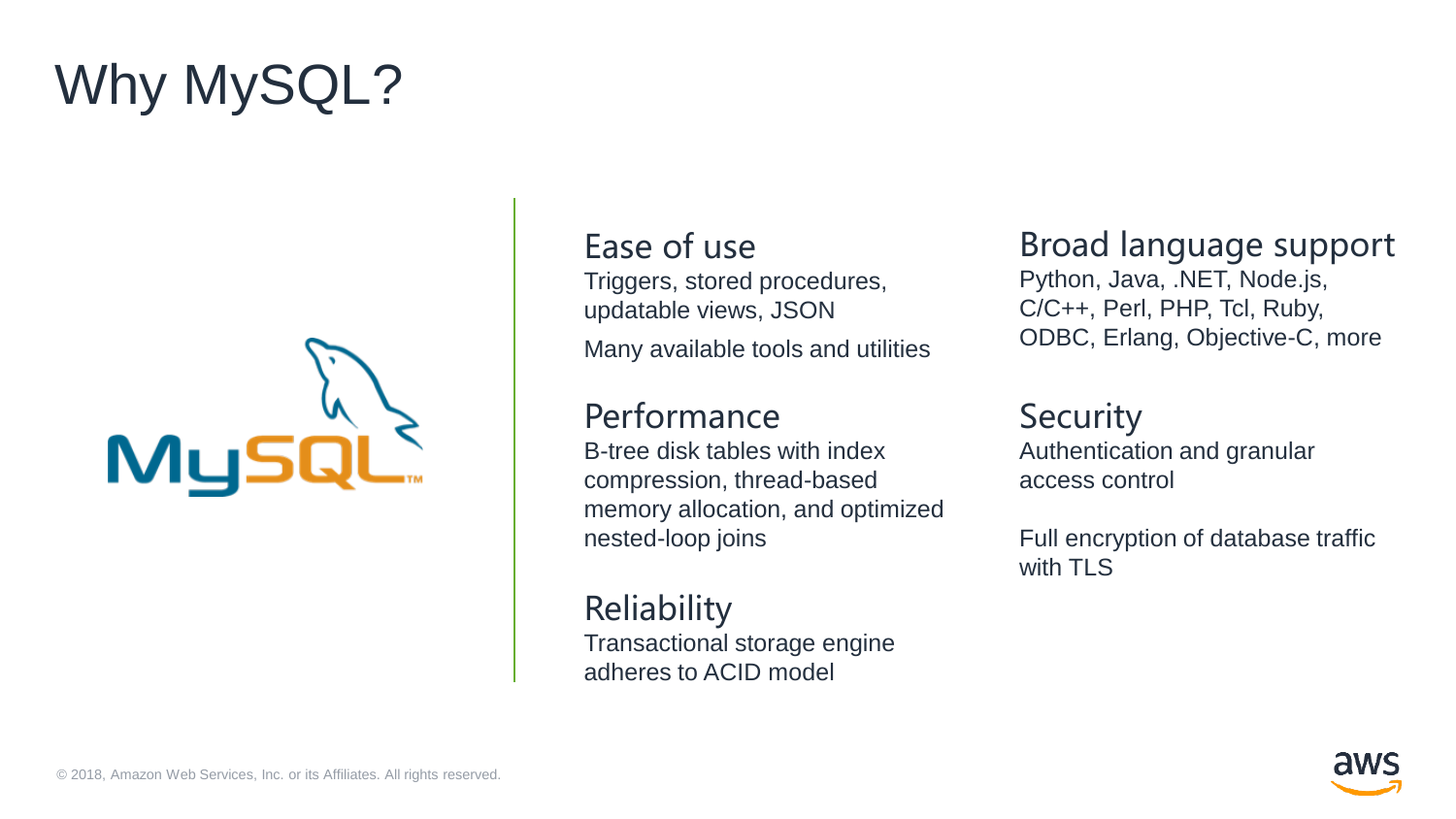# Running MySQL on AWS

### Self-managed on EC2



#### AWS managed DB services



RDS for MySQL, MariaDB

Aurora with MySQL-compatibility

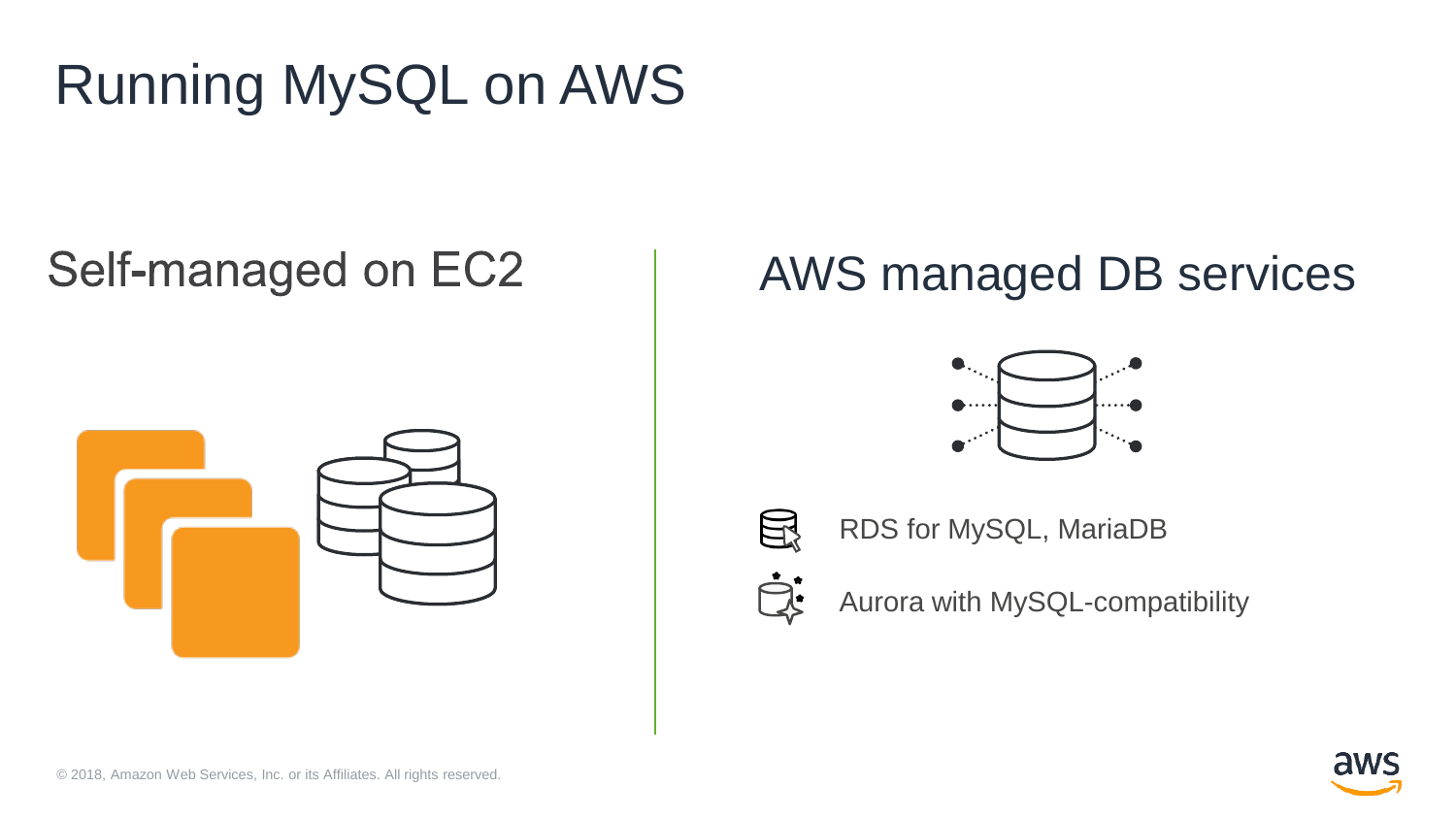### Choosing your AWS MySQL deployment strategy



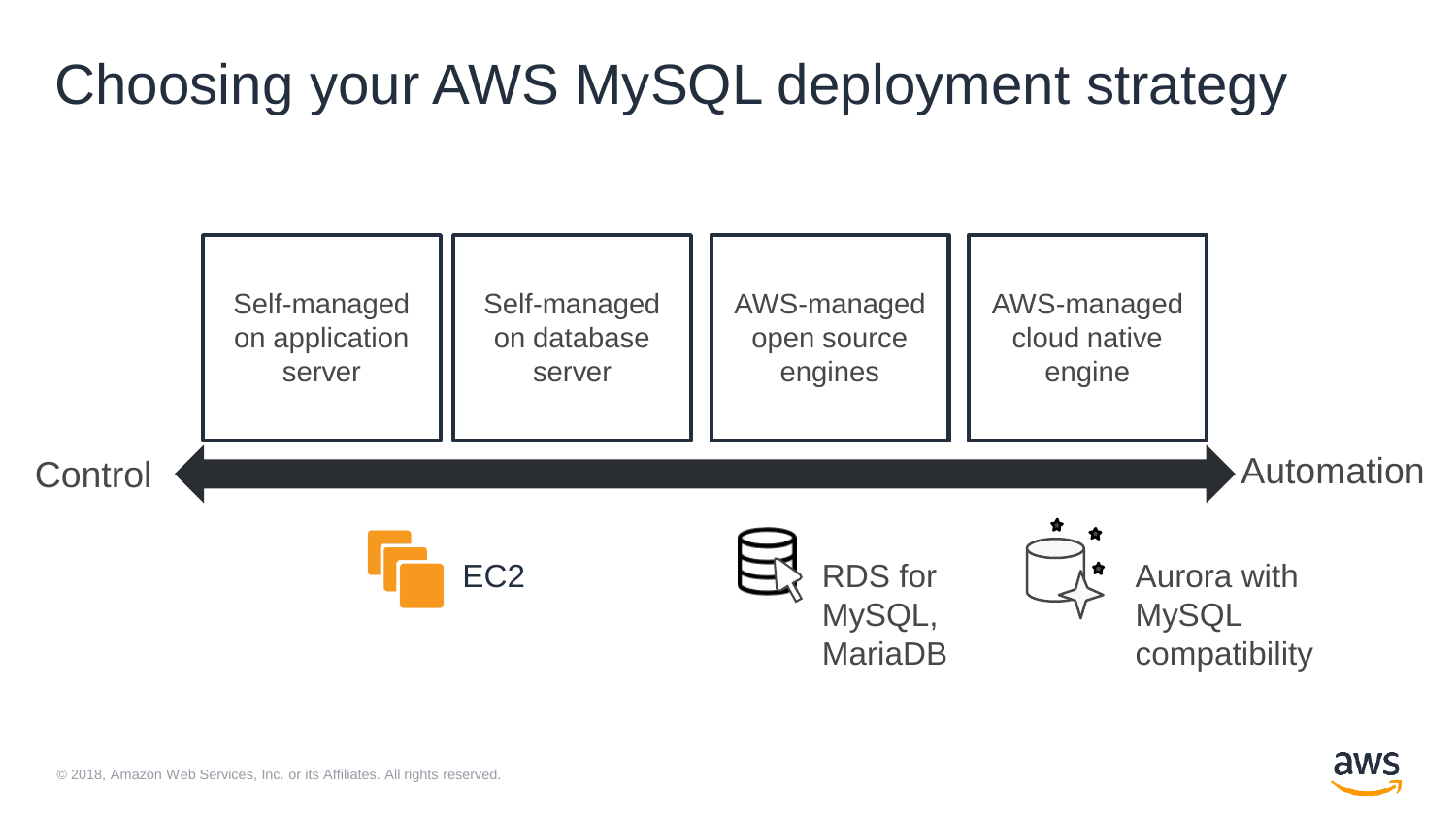### Managed MySQL engines in AWS

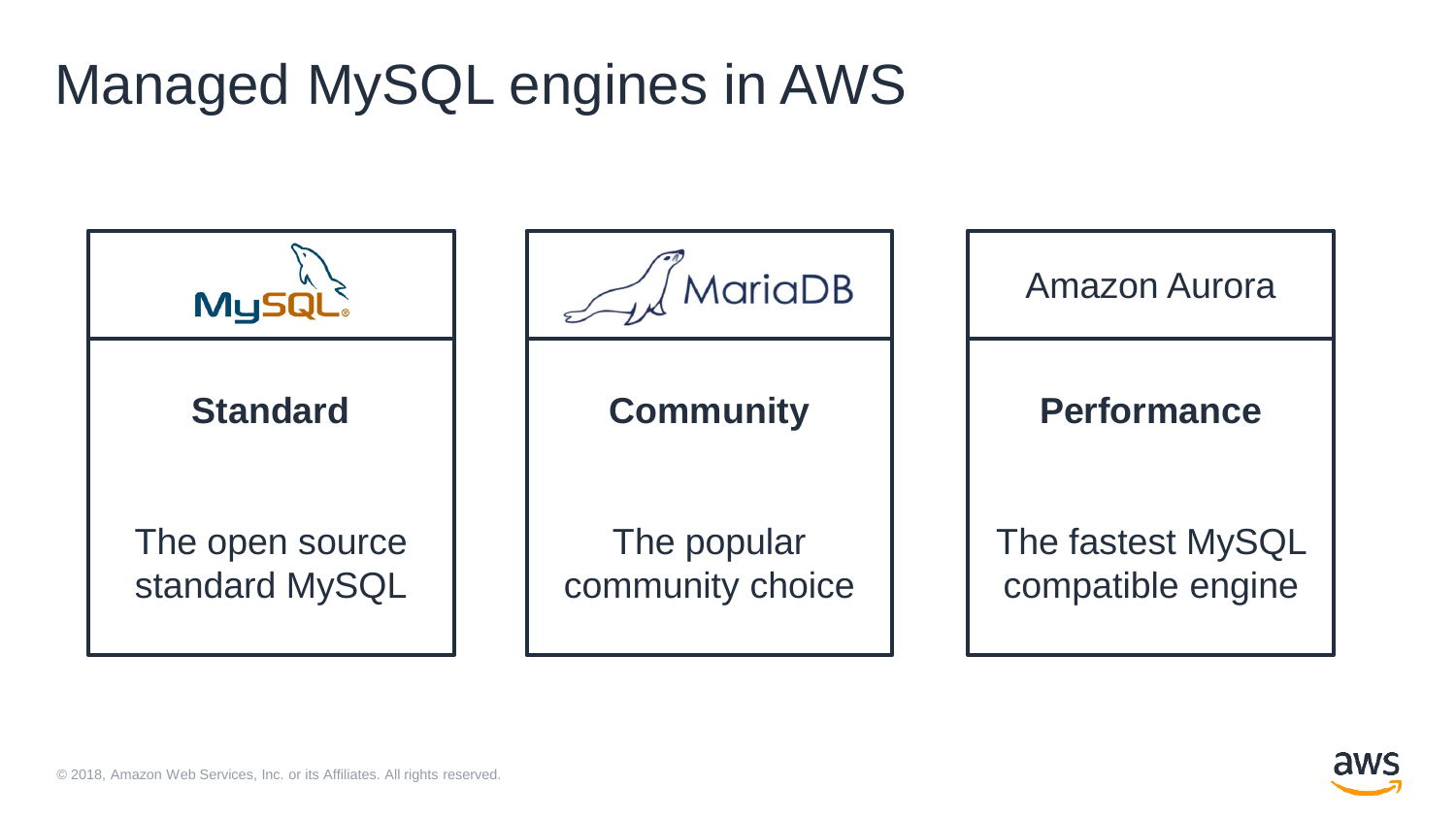### Amazon RDS for MySQL

Support for MySQL Community Edition versions 5.5, 5.6, and 5.7 InnoDB and MyISAM storage engines

Version 5.7—new features

- JSON support
- Query optimizer improvements
- GIS extensions
- Improved parallel replication
- Dynamic buffer pool resizing

Version 8.0 coming soon



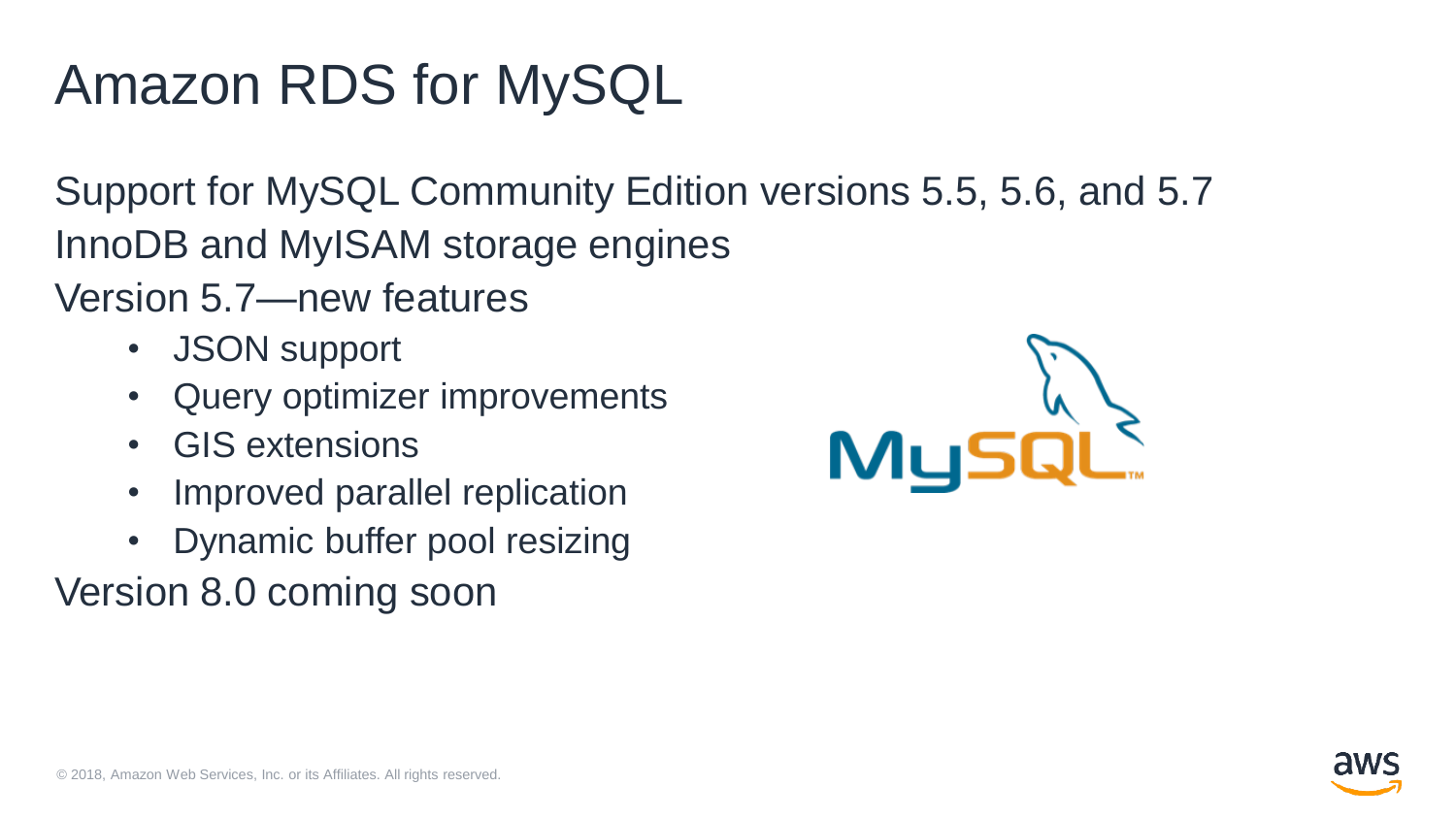### Amazon RDS for MariaDB

Support for versions 10.0,10.1, and 10.2

Same instance, regions, pricing as RDS for MySQL (including free tier) Differences from RDS MySQL

- Thread Pooling
- GTID for Replication

#### Version 10.2 – new features

- Window Functions
- Spatial Indexes
- JSON Functions
- Common Table Expressions

/ MariaDB

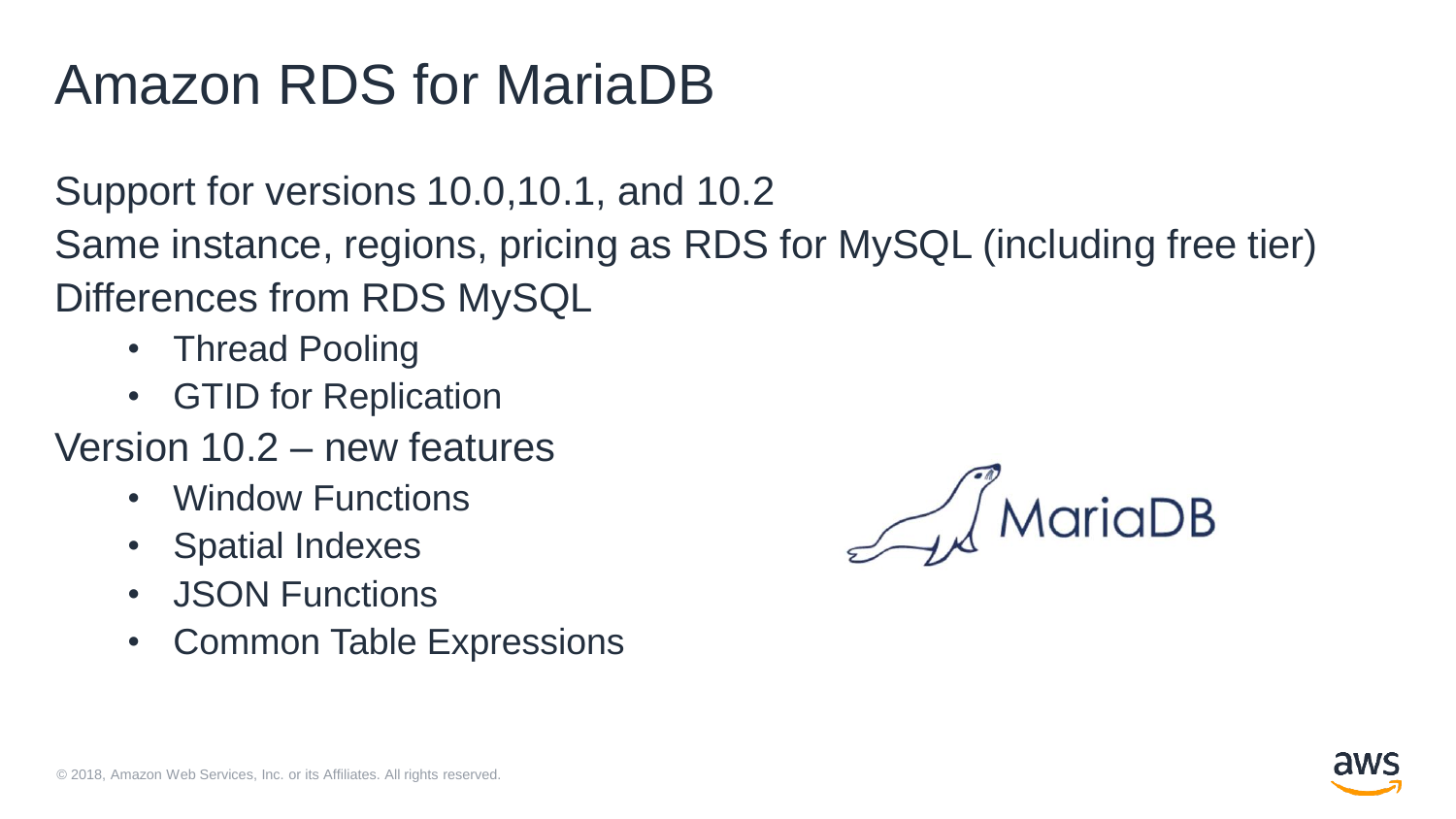### Amazon Aurora



- Built from the ground up to leverage AWS
- MySQL 5.6 and 5.7 compatible with up to 5x better performance on the same hardware: 100,000 writes/sec & 500,000 reads/sec
- Scalable with up to 64 TB in single database, up to 15 read replicas
- Highly available, durable, and fault-tolerant custom SSD storage layer: 6-way replicated across 3 Availability Zones
- Transparent encryption for data at rest using AWS KMS
- Stored procedures in Amazon Aurora can invoke AWS Lambda functions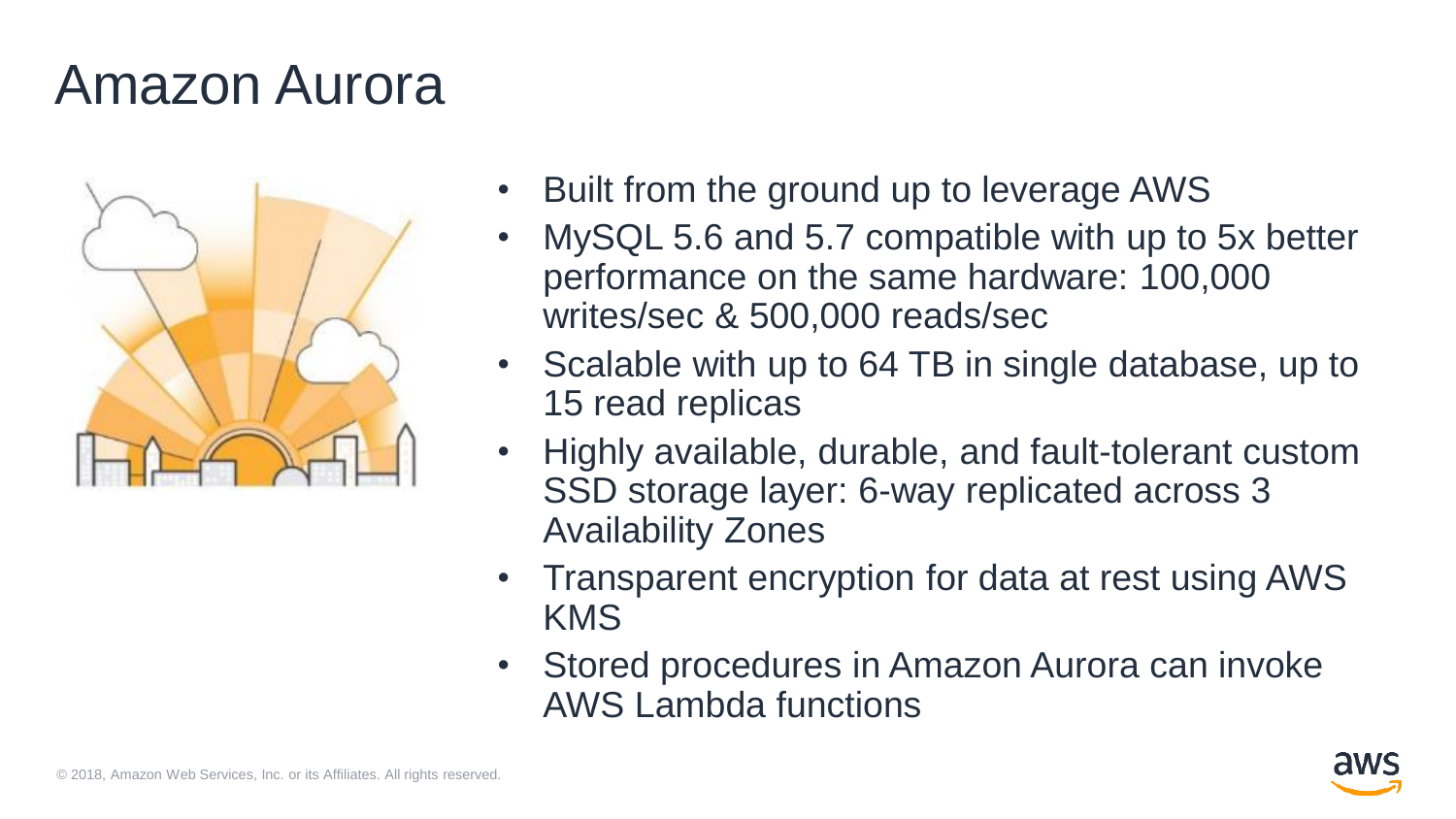# Optimizing MySQL in Amazon RDS

Here come the hacks!



© 2018, Amazon Web Services, Inc. or its Affiliates. All rights reserved.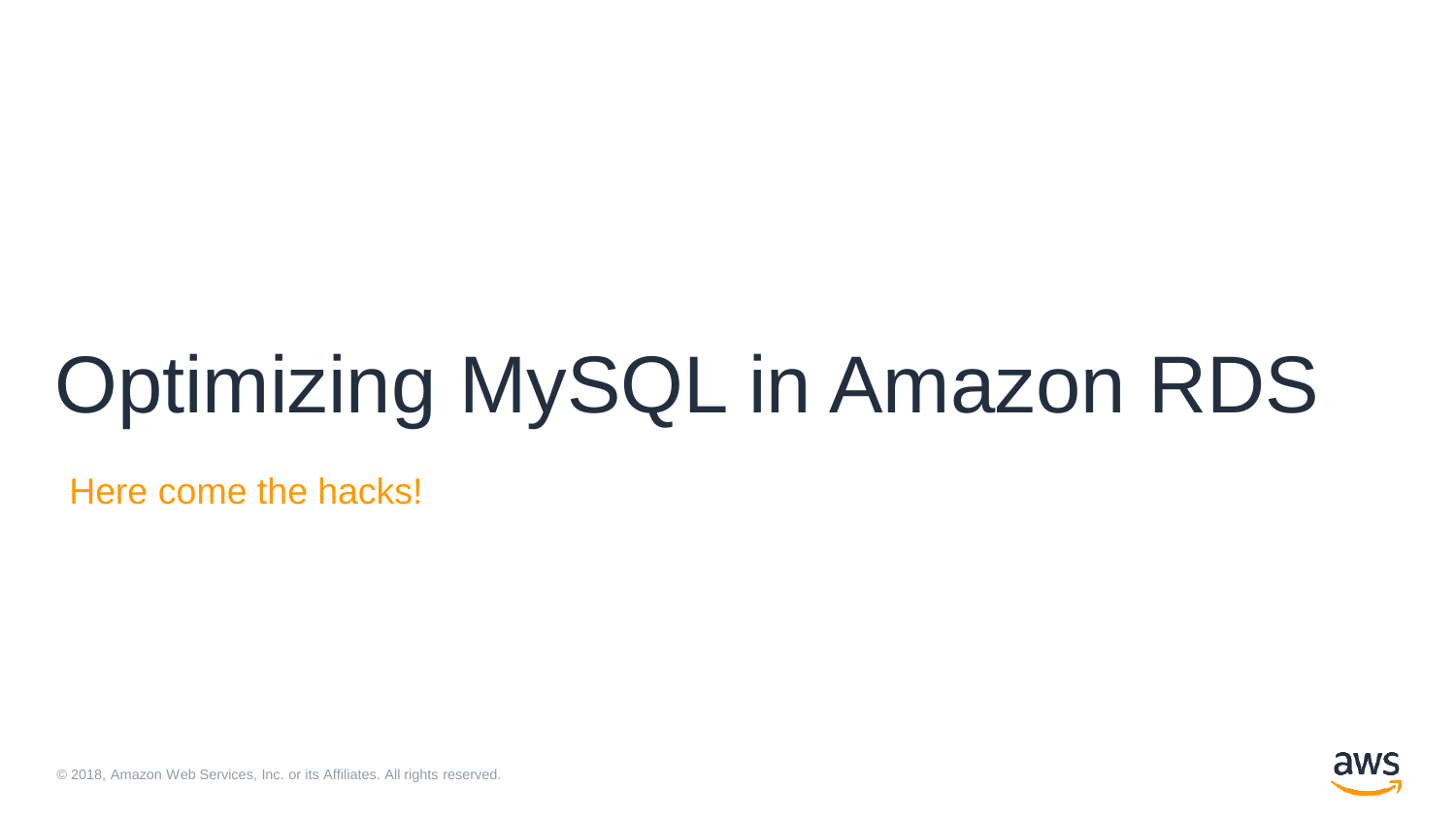Hack #1: Scale your compute and storage Choose the right configuration for your workload





Scale compute up to handle increased load or down to save costs

- As little as 1vCPU / 1 GiB of RAM
- Up to 64 vCPU and 488 GiB of RAM
- Minimal disruption for compute scaling

#### Scale storage for larger data sets

- Scalable Amazon EBS storage up to 16 TiB
- General Purpose SSD or Provisioned IOPS SSD storage
- No downtime for storage scaling
- Amazon Aurora automatically scales to 64 TiB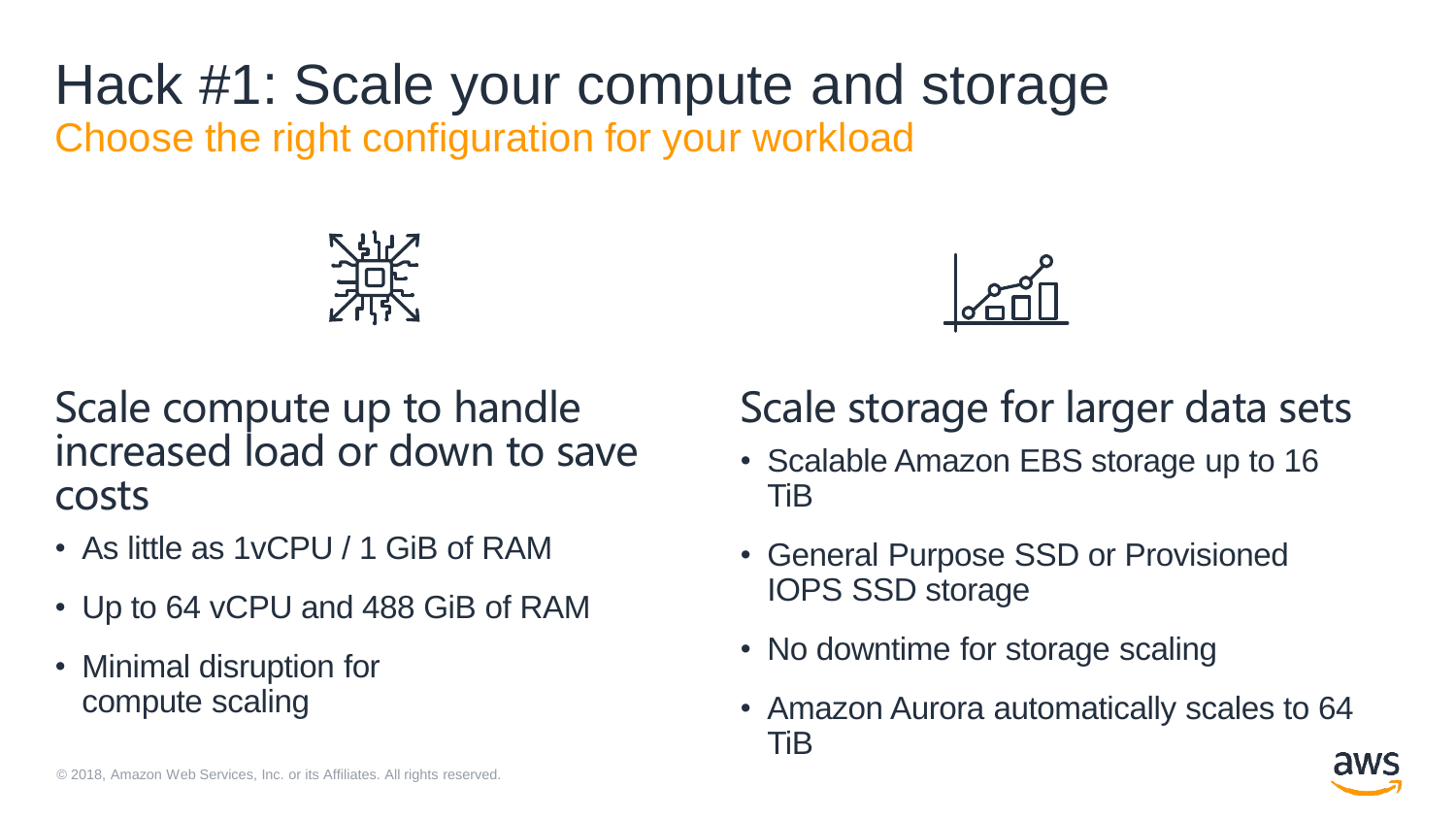#### Hack #2: Turn on automated backups Point-in-time recovery for your DB instance

- Scheduled daily volume backup of entire instance
- Archive database change logs
- 35–day maximum retention
- Negligible impact on database performance
- Taken from standby when running Multi-AZ

DB instance status

available

Multi AZ

Yes

Secondary zone

us-east-1d

**Automated backups** 

Enabled (7 Days)

Latest restore time

March 22, 2018 at 10:25:00 AM UTC-7



Every day during your backup window, RDS creates a storage volume snapshot of your instance

Every five minutes, RDS backs up the transaction logs of your database

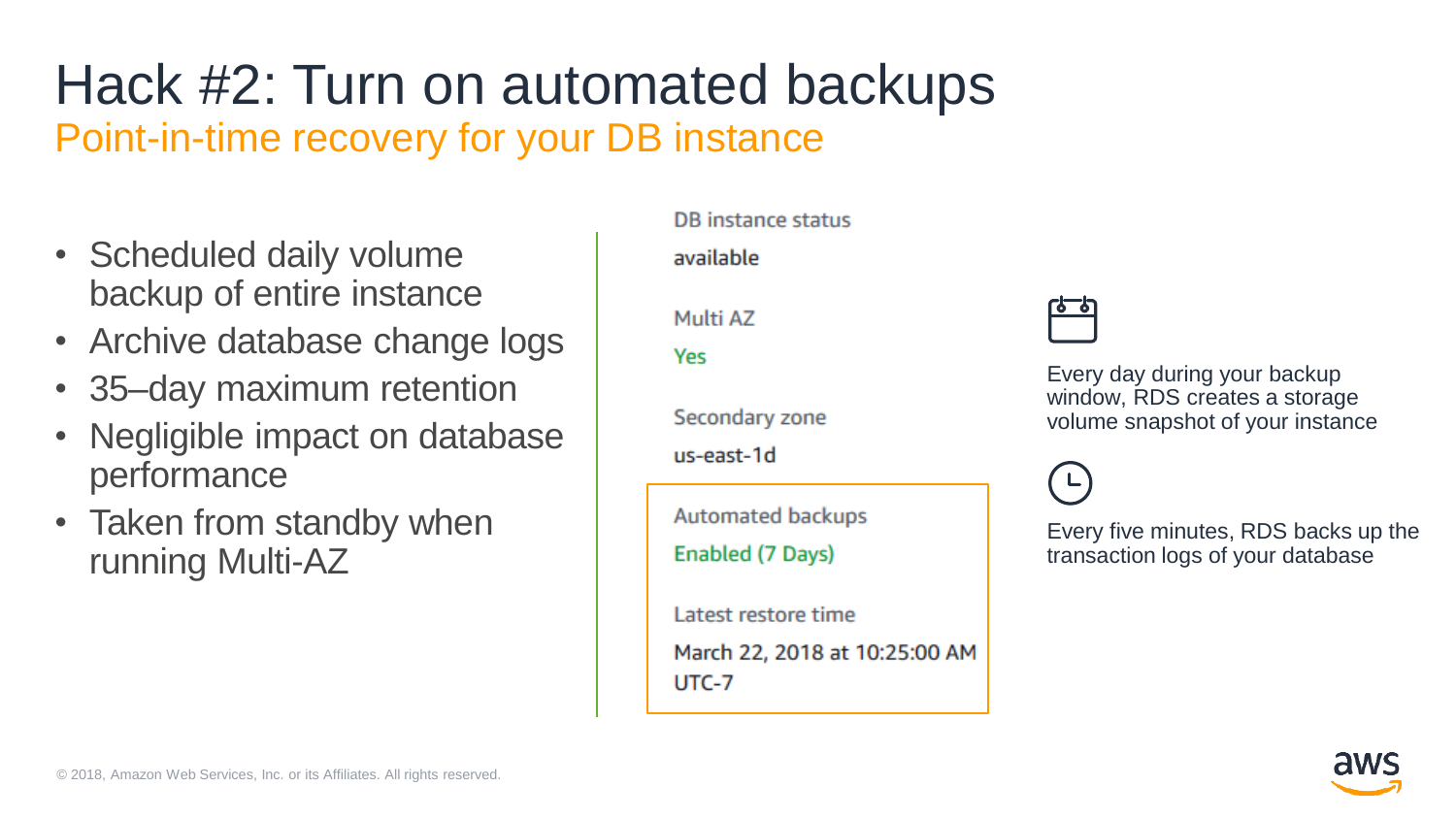#### Hack #3: Import Backups from Amazon S3 Easiest way to get your database into RDS

- Create full or incremental backup with Percona XtraBackup
- Upload backup to S3 bucket
- Provide AWS IAM role to access S3 bucket
- Restore backup to RDS MySQL or Amazon Aurora
- Use replication to catch up to changes in the source database (if necessary)



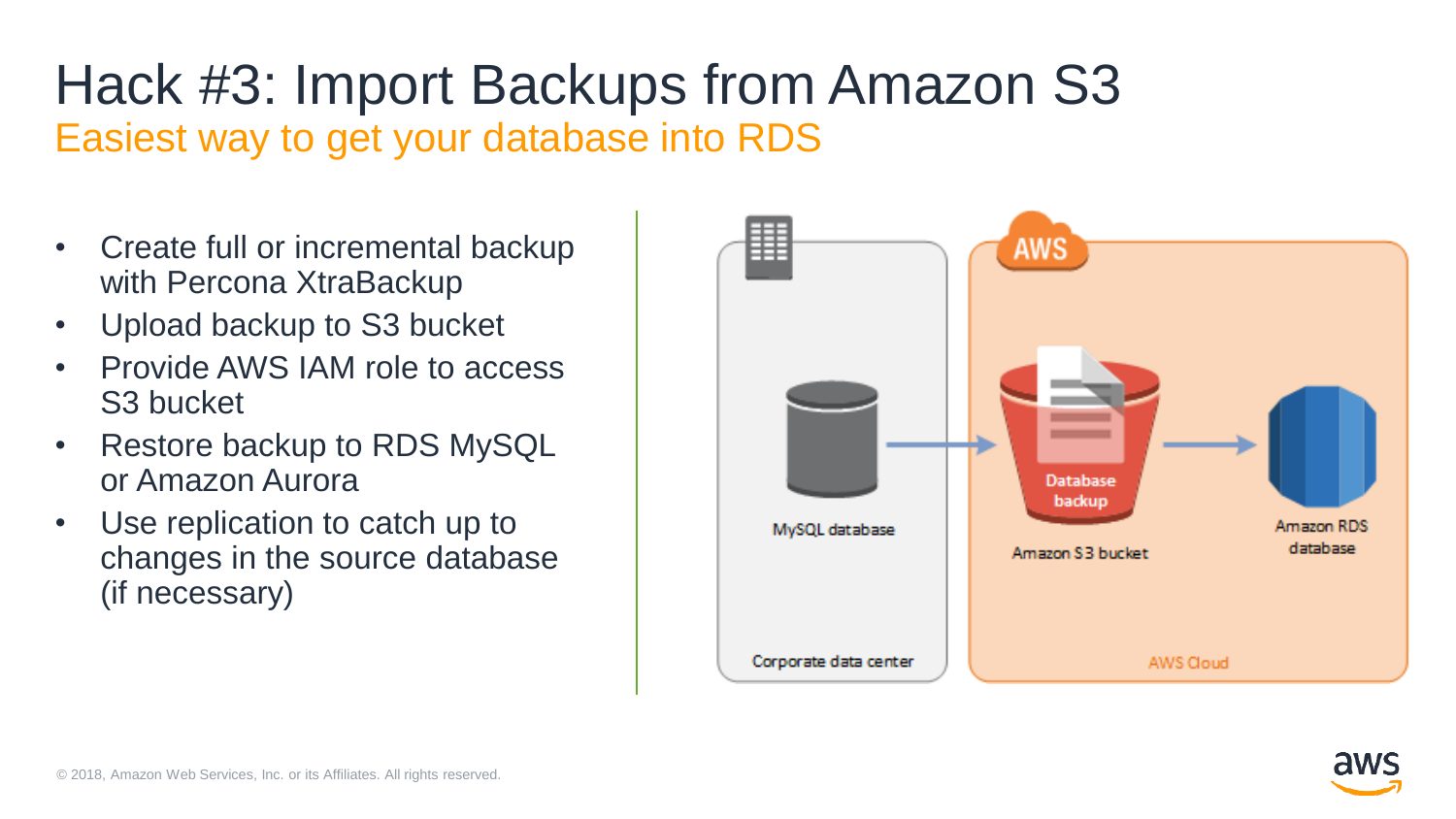# Hack #4: Enable Multi-AZ configuration

Enterprise-grade high availability

#### Fault tolerance across multiple data centers

- Automatic failover
- Synchronous replication
- Enabled with a few clicks

Redirection to the new primary instance is provided through DNS



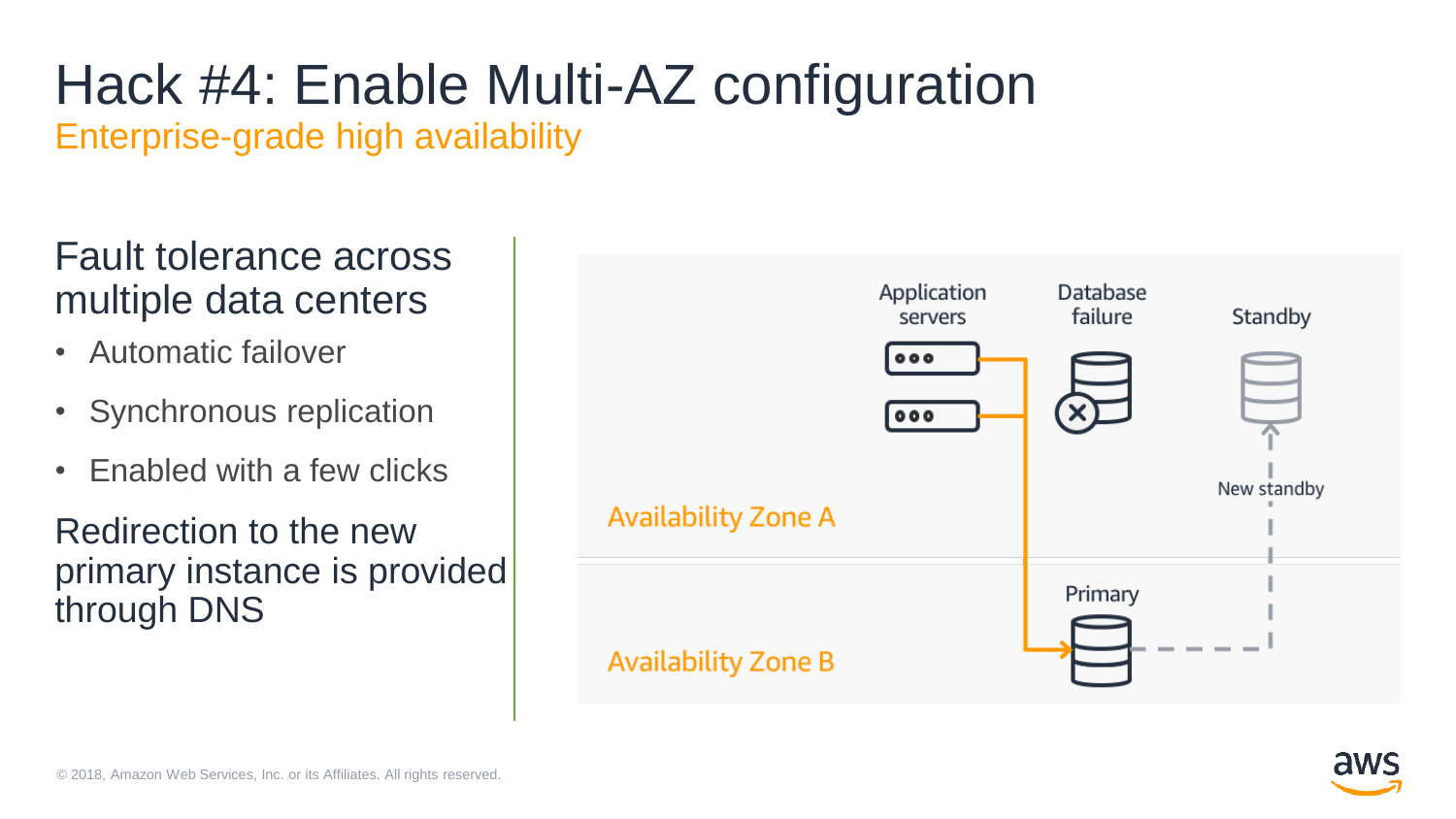# Hack #5: Create read replicas

Read scaling and disaster recovery

- Relieve pressure on your master node with additional read capacity
- Bring data close to your applications in different regions
- Promote a read replica to a master for faster recovery in the event of disaster
- Low latency replicas for Amazon Aurora can be used for both read scaling and failover targets

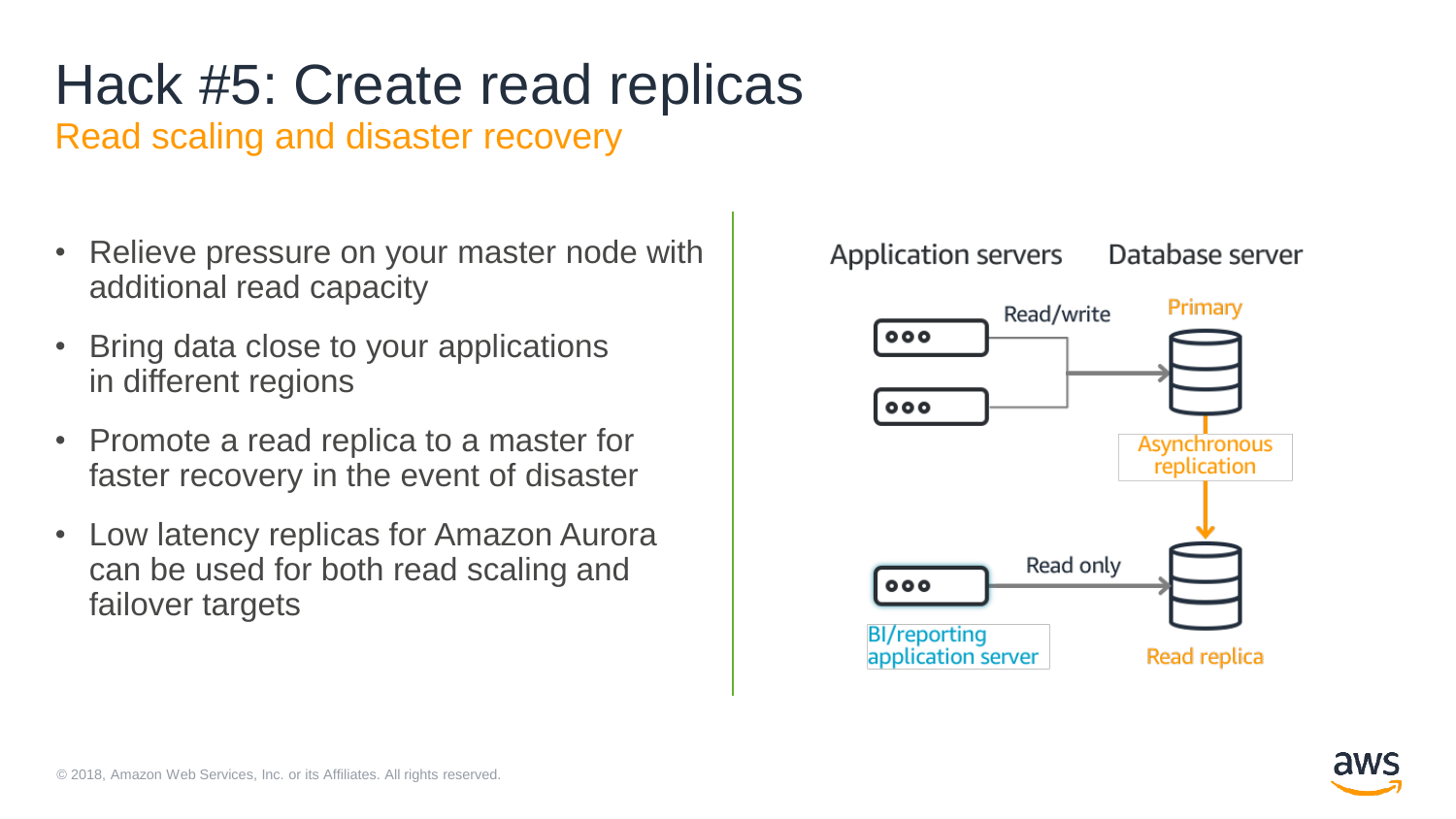## Hack #6: Secure network access with Amazon VPC

Security groups provide a network firewall for your database server

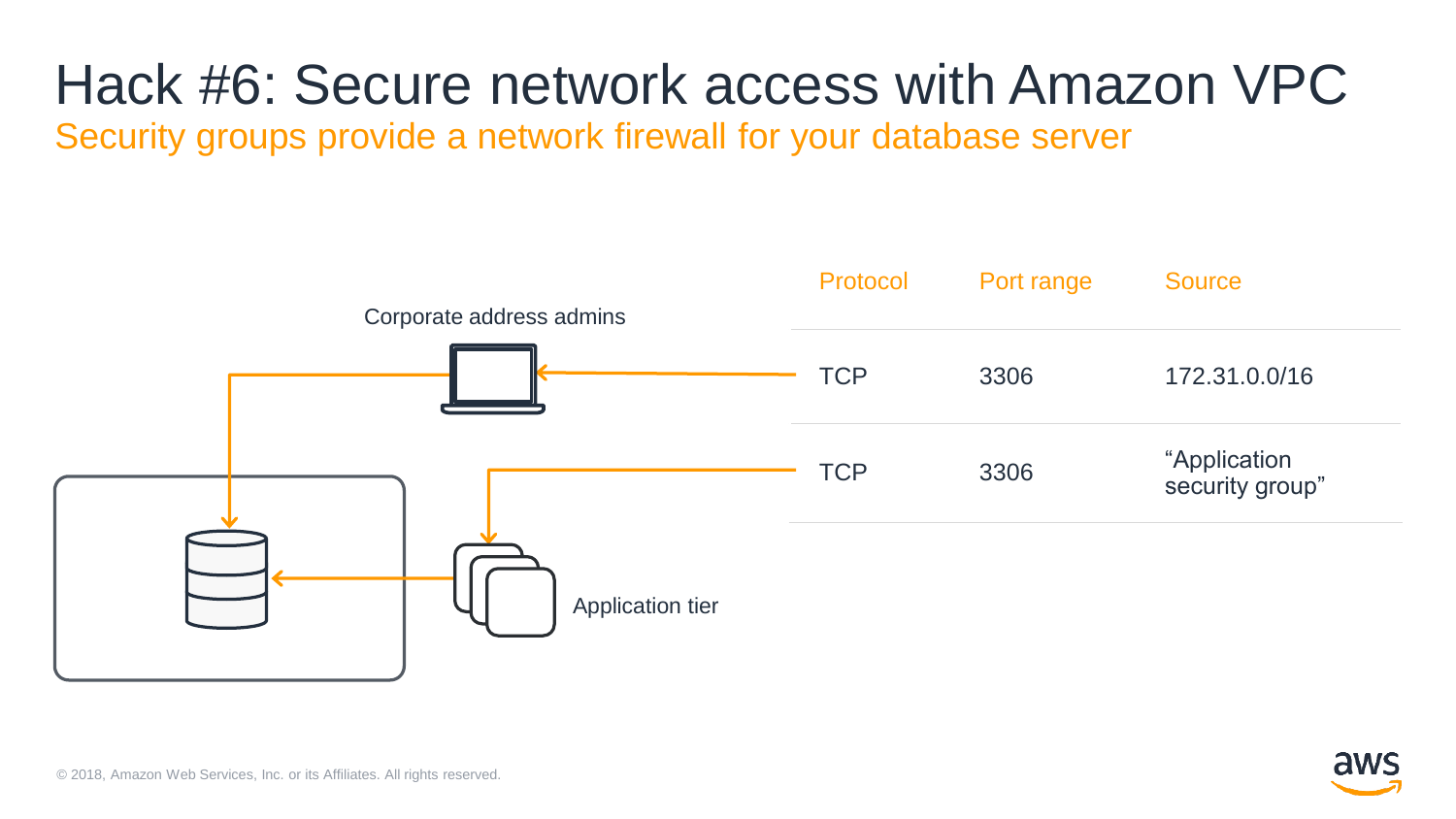# Hack #7: Turn on encryption

Encrypt data at rest with AWS Key Management Service

#### Two-tiered key hierarchy using envelope encryption

- Unique data key encrypts customer data
- AWS KMS master keys encrypt data keys
- No impact on performance

#### **Benefits**

- Limits risk of compromised data key
- Better performance for encrypting large data
- Easier to manage small number of master keys than millions of data keys
- Centralized access and audit of key activity



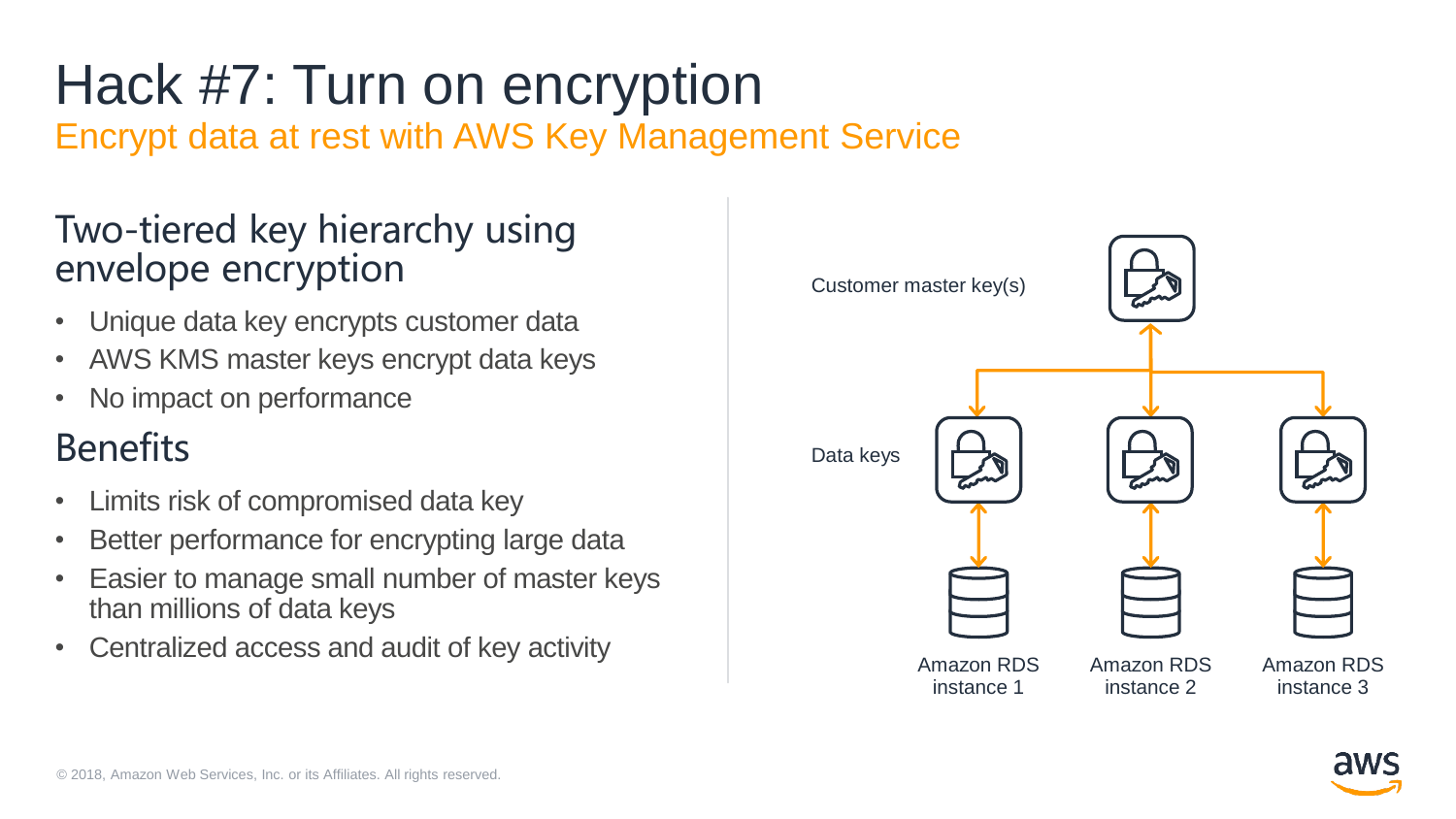# Hack #8: Monitor your MySQL DB instance

#### Detect problems before a failure occurs



Amazon CloudWatch Metrics

- Displayed in the RDS Console or personalized CloudWatch dashboards
- As low as 1 minute intervals

#### Amazon CloudWatch Alarms

• Trigger actions based on a metric value relative to a threshold you set

#### Enhanced Monitoring for Amazon RDS

- Access to over 50 CPU, memory, file system, and disk I/O metrics
- As low as 1 second intervals

Integration with third-party monitoring tools

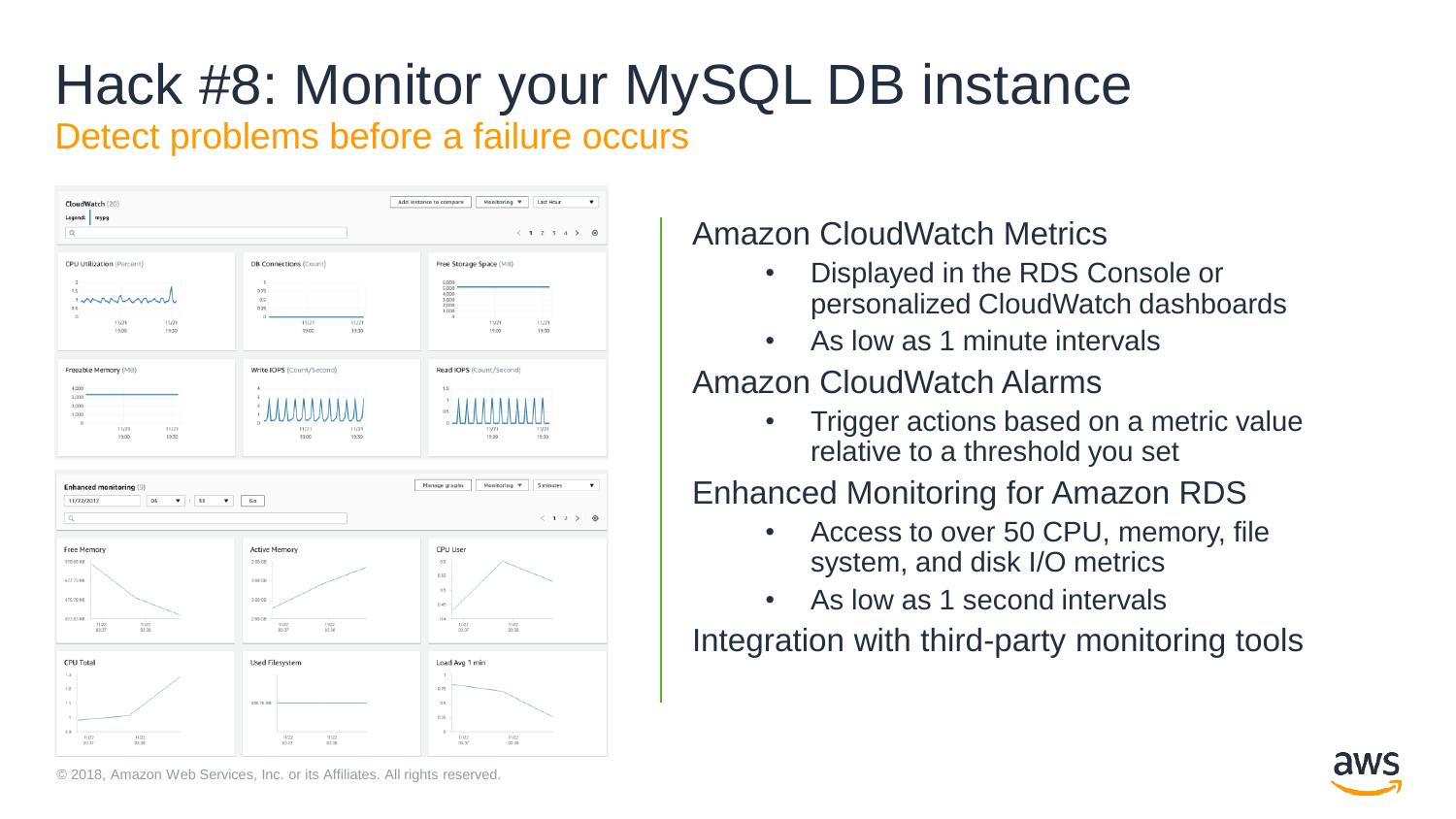# Hack #9: Enable RDS Performance Insights

#### Built-in database performance monitoring



- Measures database load to help you identify database bottlenecks
- Top SQL/most intensive queries
- Enables problem discovery
- Adjustable timeframe
	- Hour, day, week, and longer

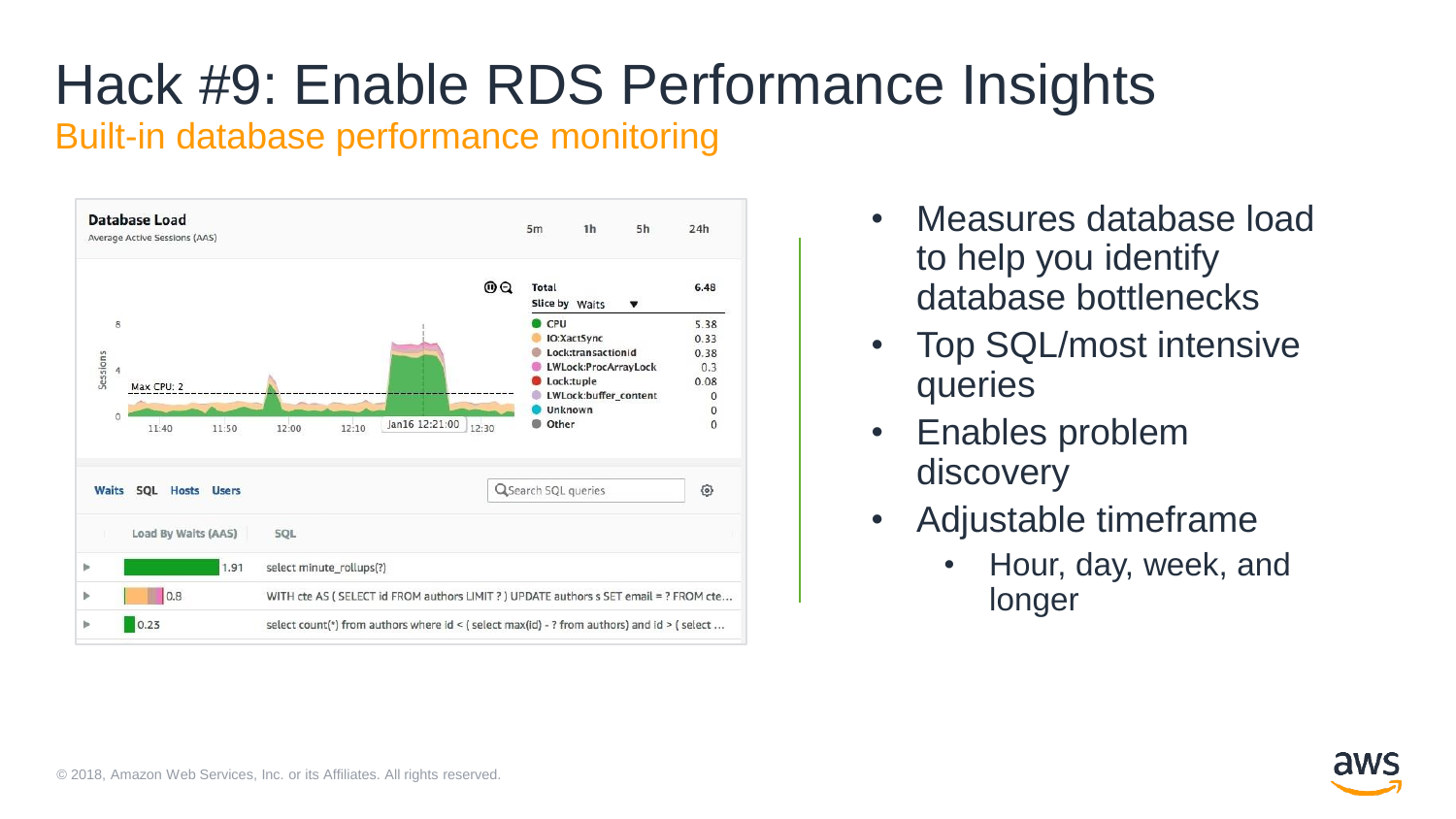# Hack #10: Publish Logs to CloudWatch Logs

Consolidate and archive database events

- Real time publishing for RDS for MySQL, MariaDB and Amazon Aurora
- Supported logs
	- General log
	- Slow query log
	- Audit log
	- Error log
- **Set up CloudWatch Alarms**
- Specify a retention period

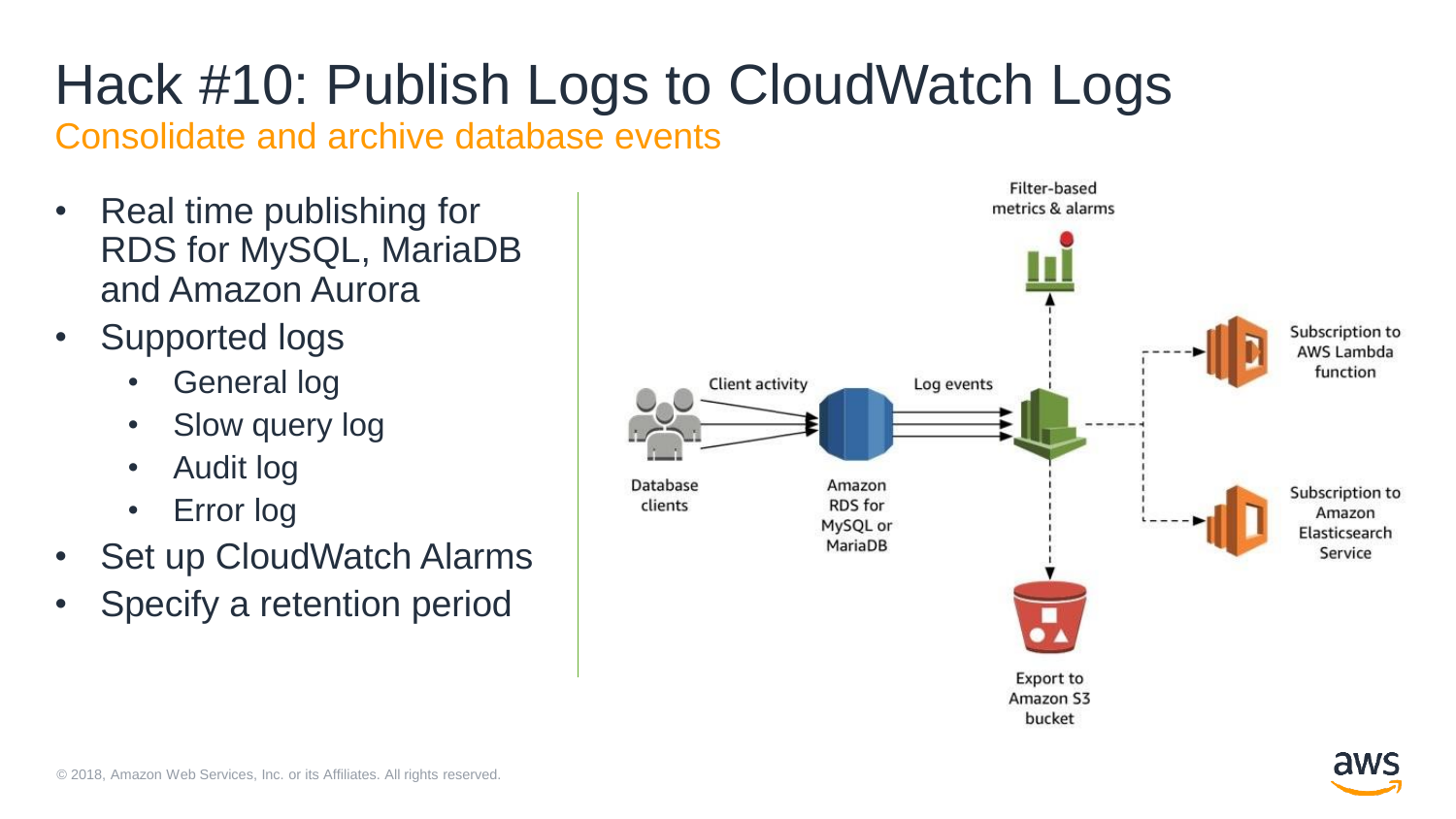### Bonus Hack: Enable the Audit plug-in

- Provides customer configurable event logging for database activity
	- Auditable events include logins, queries, and tables accessed
	- Individual users can be included or excluded from the audit
- The audit plug-in is supported on the following RDS engines
	- MySQL 5.6, 5.7
	- MariaDB 10.0, 10.1, 10.2
	- Amazon Aurora
- Available via RDS option group
- Test for impact on server performance



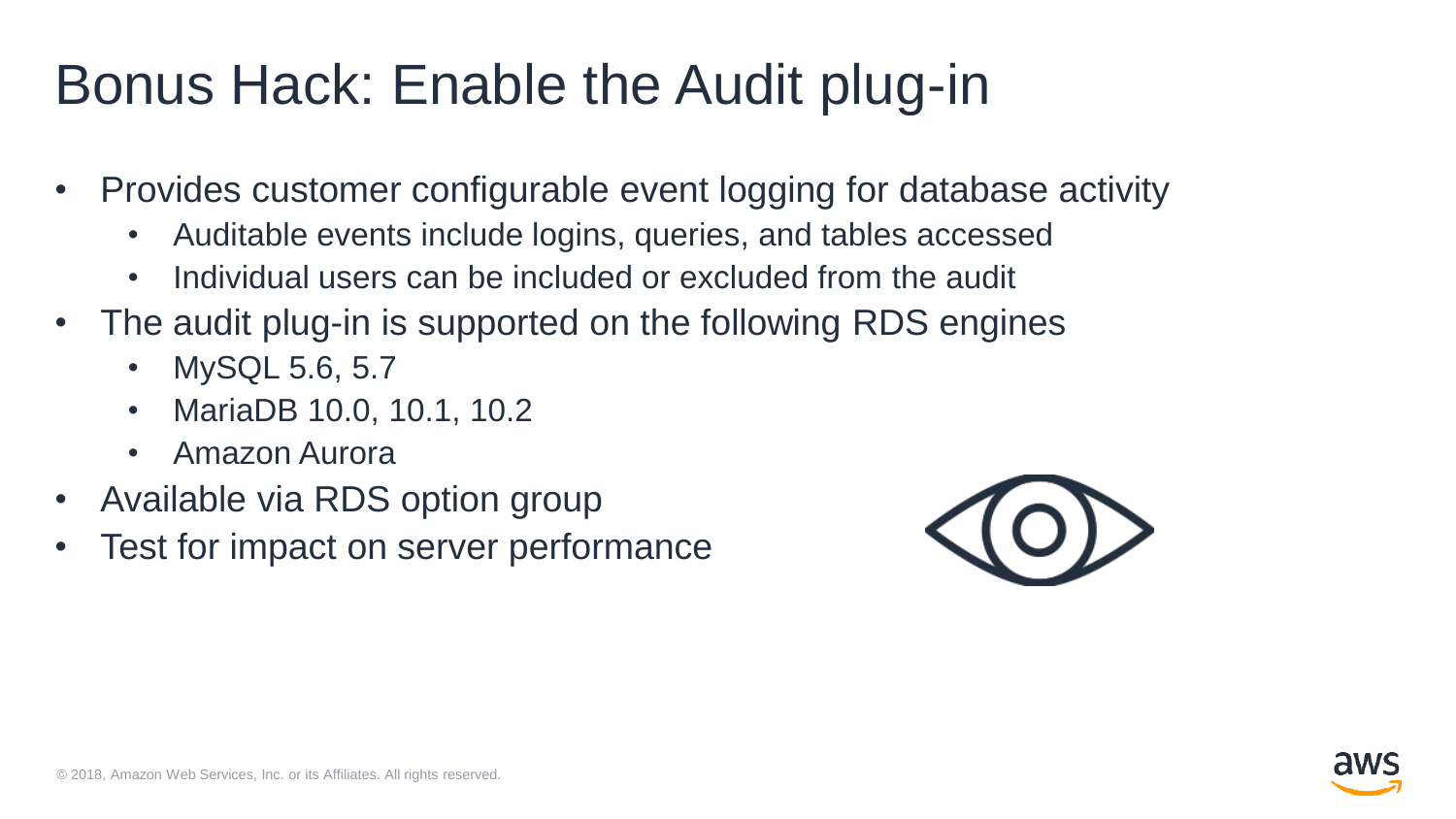### Hundreds of thousands of customers use Amazon RDS



© 2018, Amazon Web Services, Inc. or its Affiliates. All rights reserved.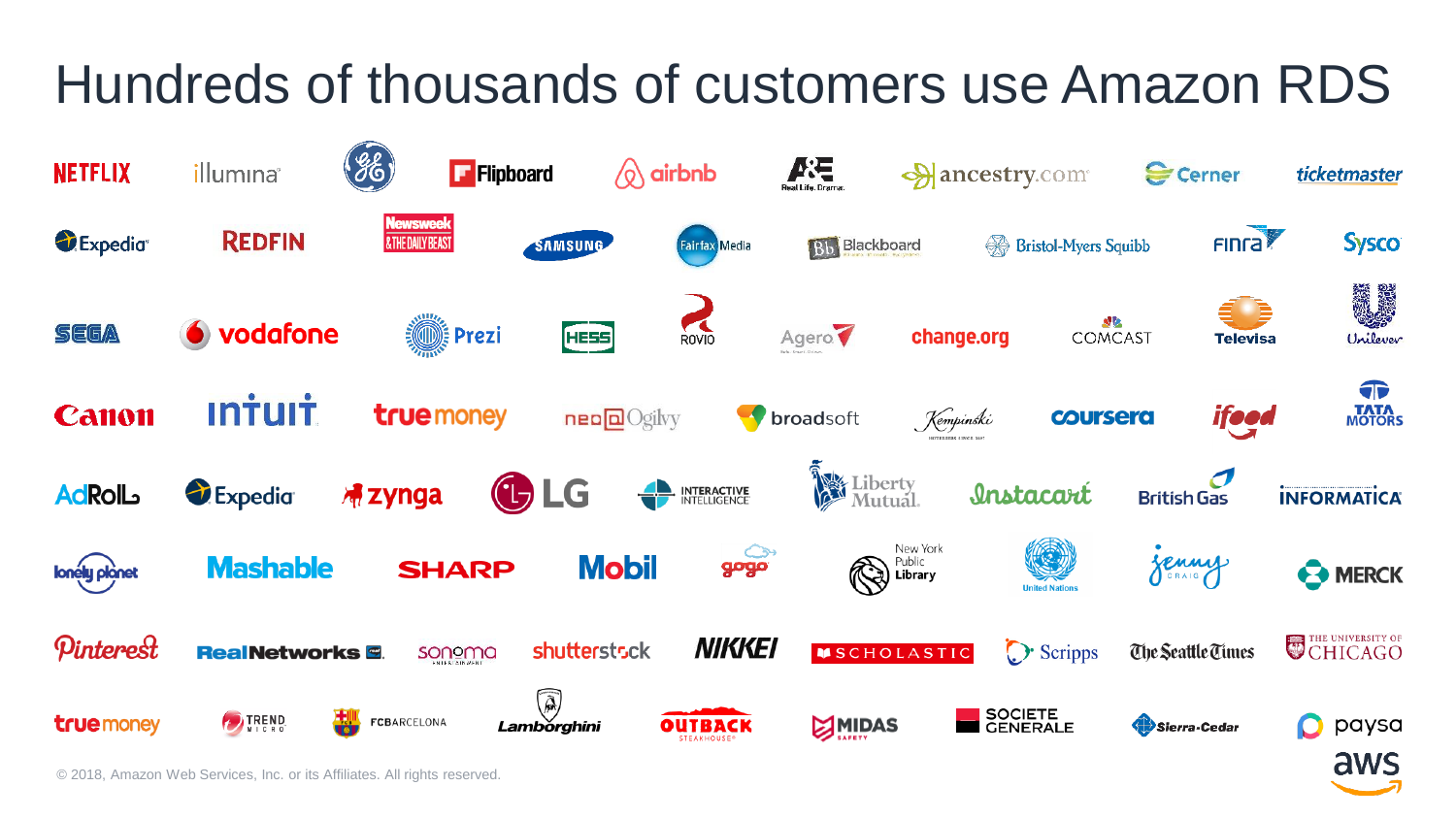# **Learn more**

### aws.amazon.com/rds